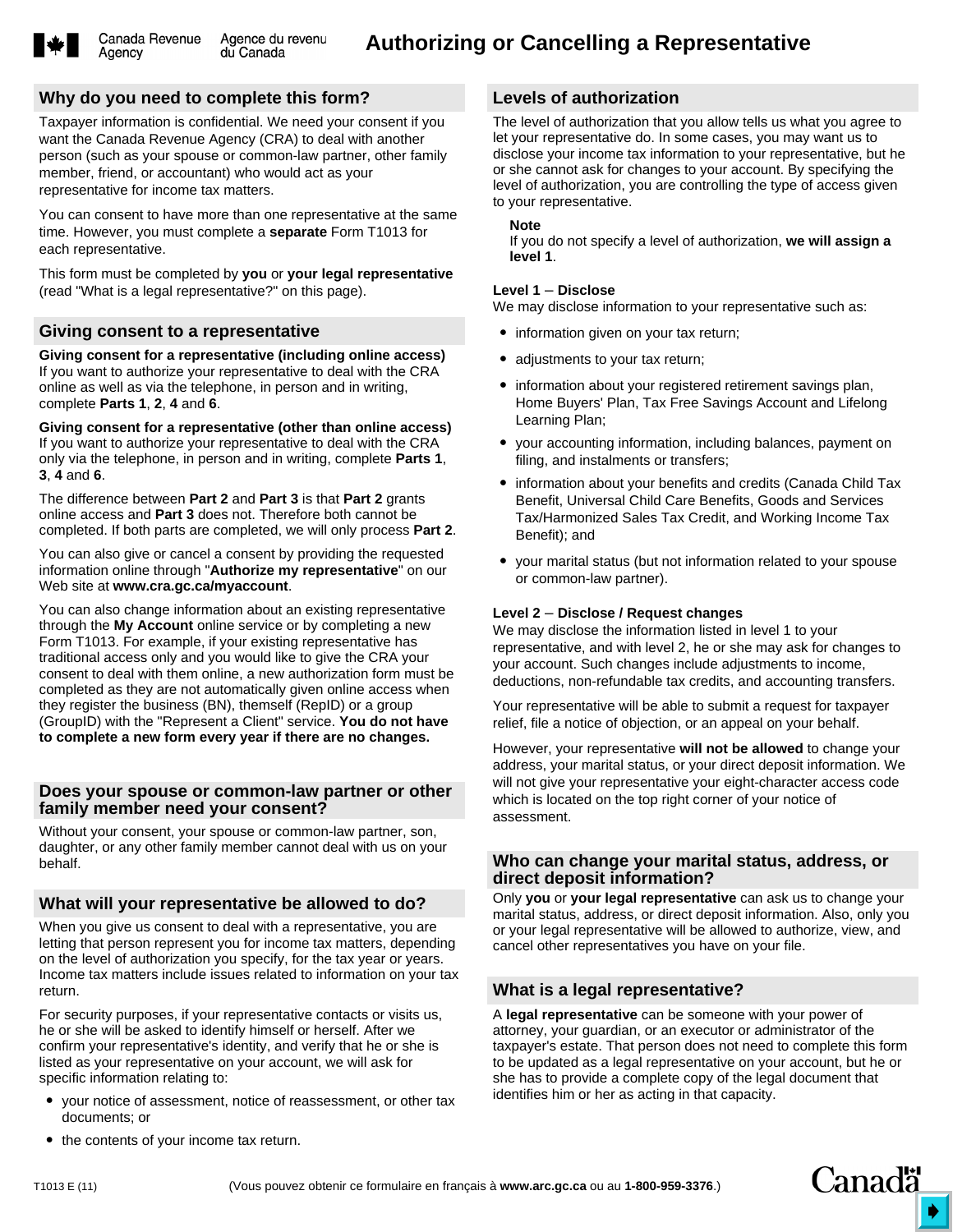# **Part 2** – **Giving consent for a representative (including online access)**

By giving consent to a representative in Part 2, you are authorizing your representative to deal with the CRA via our online services as well as via the telephone, in person and in writing.

You have to provide the **RepID** if your representative is an individual, the **GroupID** if your representative is a group of individuals, or the **Business Number** if your representative is a business. Our online services do not have a year-specific option. Therefore, your representative will have access to **all tax years**.

### **RepID / GroupID / Business Number**

A **RepID** is a seven-character alphanumeric code that identifies your representative. If your representative does not have a RepID, he or she can register for one online at **www.cra.gc.ca/representatives.**

A **GroupID** is a six-character alphanumeric code, starting with the letter G, that identifies a group of representatives. The group of representatives can register online at **www.cra.gc.ca/representatives**.

A **Business Number (BN)** is a nine-digit number that identifies the business that you choose to represent you. The BN must be registered with the "**Represent a Client**" service to be an online representative. Your representative can register their BN at **www.cra.gc.ca/representatives**.

If you complete two or more fields:

- an individual (RepID) will take precedence over a group (GroupID) or a business (BN); and
- a group (GroupID) will take precedence over a business (BN).

If you entered a RepID, provide the name of the individual associated to the RepID. If you entered a GroupID, provide the name of the group associated to the GroupID. If you entered a BN, provide the name of the business associated to the BN.

Enter the **level of authorization** you want to grant to your representative (read "Levels of authorization" on the first page).

If you give consent for **online** access, you will receive a Letter of Intent informing you of the authorization for online access. If you agree with the authorization, a response is not required.

If you give consent for **online** access **and** you have a "care of" address on your account, a Letter of Intent will be generated and online access will not be granted until **you** or **your legal representative** calls the CRA to confirm online access for the representative's authorization.

### **Part 3** – **Giving consent for a representative (other than online access)**

You can authorize your representative to deal with us only through our telephone services, in person and in writing. You have to provide the name of your representative if it is an individual, or the business name if your representative is a business.

#### **Note**

If your representative is a business and you do not identify an individual in that business as your representative, you are giving us consent to deal with anyone from that business

Enter the **level of authorization** you want to grant to your representative and the year(s) for which you want to give your consent (read "Levels of authorization" on the first page).

### **Part 4** – **Consent Expiry date**

Enter an expiry date for the consent given in Part 2 **or** Part 3 if you want the consent to end at a particular time. Your consent will stay in effect until **you** or **your representative** cancels it, it reaches the expiry date you choose, or we are notified of your death.

# **Part 5** – **Cancelling one or more existing consents**

Make note of each consent you give, so you can cancel them when they are no longer needed. You can immediately cancel an existing consent by calling us at **1-800-959-8281** or by using the "**My Account**" service on the CRA Web site. You can also cancel an existing consent by completing Parts 1, 5, and 6 of this form. Your consent will stay in effect until you cancel it, it reaches the expiry date you choose, or we are notified of your death. Your representative may also request by telephone, in person, or in writing, that the consent you have given him or her be cancelled.

# **Part 6** – **Signature**

If you do not sign and date this form, we cannot be sure that you have given us consent to deal with the representative identified on the form. **To protect the confidentiality of your tax information**, we will not accept or act on any information given on this form unless **you** or a **legal representative** has signed and dated the form. If two or more legal representatives are acting jointly on the taxpayer's behalf, the signature of each legal representative is required in Part 6 of this form. This form must be received by the CRA **within six months** of its **signature** date. If not, it will not be processed.

# **Can you use this form for your business accounts?**

No. For Business Number accounts, you have to complete Form RC59, *Business Consent Form*.

### **Service standards for processing Form T1013 for individual accounts**

Our goal is to process T1013 forms received **during the peak tax time** (mid-March to mid-July) within 20 business days of receipt by the CRA and within 5 business days of receipt by the CRA **during non-peak tax time** (mid-July to mid-March).

# **Where do you send your completed form?**

Send the completed form to your CRA tax centre at the address listed below. If you are not sure which tax centre is yours, look on your most recent notice of assessment or notice of reassessment. You may also find it on other notices from us.

| St. John's Tax Centre          | <b>Sudbury Tax Services Office</b> |
|--------------------------------|------------------------------------|
| PO Box 12071 STN A             | 1050 Notre Dame Avenue             |
| St. John's NL A1B 3Z1          | Sudbury ON P3A 5C1                 |
| Summerside Tax Centre          | <b>Winnipeg Tax Centre</b>         |
| 103-275 Pope Road              | PO Box 14000 STN Main              |
| Summerside PE C1N 6A2          | Winnipeg MB R3C 3M2                |
| Jonquière Tax Centre           | <b>Surrey Tax Centre</b>           |
| PO Box 1900 Jonquière Cité PDF | 9755 King George Blvd              |
| Jonquière QC G7S 5J1           | Surrey BC V3T 5E1                  |
| Shawinigan-Sud Tax Centre      | International Tax Services Office  |
| PO Box 3000 STN Bureau-chef    | PO Box 9769 STN T                  |
| Shawinigan-Sud QC G9N 7S6      | Ottawa ON K1G 3Y4                  |

### **Do you need more information?**

For more information, visit **www.cra.gc.ca** or call **1-800-959-8281**.

#### **Teletypewriter (TTY) users**

TTY users can call **1-800-665-0354** for bilingual assistance during regular business hours.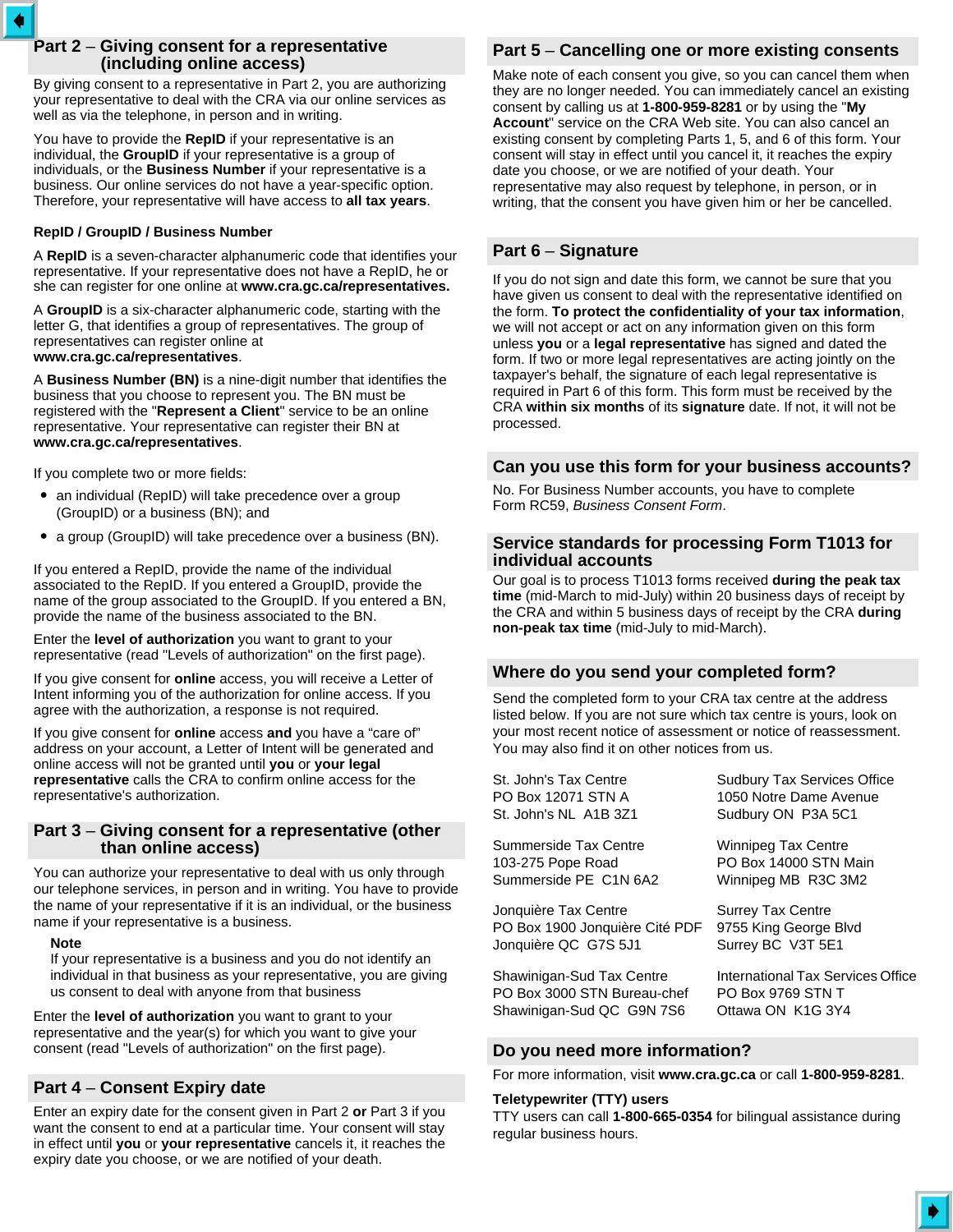Canada Revenue Agence du revenu Agency du Canada

# **Authorizing or Cancelling a Representative**

Complete this form to give the Canada Revenue Agency (CRA) your consent to deal with another person (such as your spouse or common-law partner, other family member, friend, or accountant) who would act as your representative for income tax matters or to cancel any existing representatives on your file. Send your completed form to your CRA tax centre. You can find the address of your tax centre on the attached information sheet. To **immediately cancel** a consent, call us at **1-800-959-8281**. You can also give or cancel a consent by providing the requested information online through "Authorize my representative" on our Web site at **www.cra.gc.ca/myaccount**.

### **Note**

We will accept a change of address only from **you** or **your legal representative**. If you have recently moved, call us at **1-800-959-8281** before submitting this form to ensure we have your current mailing address. If you have registered with the **My Account** service, you can change your address by going to **www.cra.gc.ca/myaccount**.

To **authorize** a representative, complete Part 1, Part 2 **or** Part 3, Part 4, and Part 6.

To **cancel** a representative, complete Part 1, Part 5, and Part 6.

### **Part 1** – **Taxpayer information**

Complete this part to identify yourself and to give your account number. You will need to complete a **separate Form T1013** for each account.

| First name                        | Last name                                    | Work telephone number         | Home telephone number                                       |
|-----------------------------------|----------------------------------------------|-------------------------------|-------------------------------------------------------------|
| Complete the one<br>that applies: | <b>Individual</b><br>Social insurance number | Trust<br>Trust account number | Τ5<br>T5 filer identification number<br>H <sub>1</sub><br>A |

# **To authorize your representative for online access, complete Part 2; otherwise, complete Part 3.**

# **Part 2** – **Giving consent for a representative (including online access)**

You must complete a separate Form T1013 for each representative. Note that online access is not available for trust accounts. Please fill out Part 3 of the form to give your consent to a representative for your trust account.

| To grant online access to your representative, enter<br>his or her identification number.<br>For an individual<br>RepID<br>or<br>For a group<br>GroupID | Enter the full name of the individual, group or business.<br>Name of individual associated to the RepID<br>First name:<br>Last name:<br>Name of the group associated to the GroupID<br>Name of the business associated to the BN |
|---------------------------------------------------------------------------------------------------------------------------------------------------------|----------------------------------------------------------------------------------------------------------------------------------------------------------------------------------------------------------------------------------|
| G<br>or                                                                                                                                                 |                                                                                                                                                                                                                                  |
| For a business                                                                                                                                          | Enter the <b>level of authorization</b> (level 1 or 2):                                                                                                                                                                          |
| <b>Business Number (BN)</b><br>Your representative must have registered the BN<br>with the CRA "Represent a Client" service.                            | If you do not specify a level of authorization, we will assign a level 1.<br>Our online services do not have a year-specific option. Therefore, your<br>representative will have access to all tax years.                        |

# **Part 3** – **Giving consent for a representative (other than online access)**

You must complete a separate Form T1013 for each representative.

- If you are giving consent for an **individual**, enter the individual's full name in the appropriate box below.
- If you are giving consent for a **business**, enter the name of the business in the appropriate box below.

| $\overline{a}$ Name of individual | Name of business |      |                                                 |  |  |
|-----------------------------------|------------------|------|-------------------------------------------------|--|--|
| First name:                       |                  |      |                                                 |  |  |
| Last name:                        | Telephone:       | Ext: | Fax:                                            |  |  |
|                                   |                  |      | Part 3 continued on the next page $\rightarrow$ |  |  |